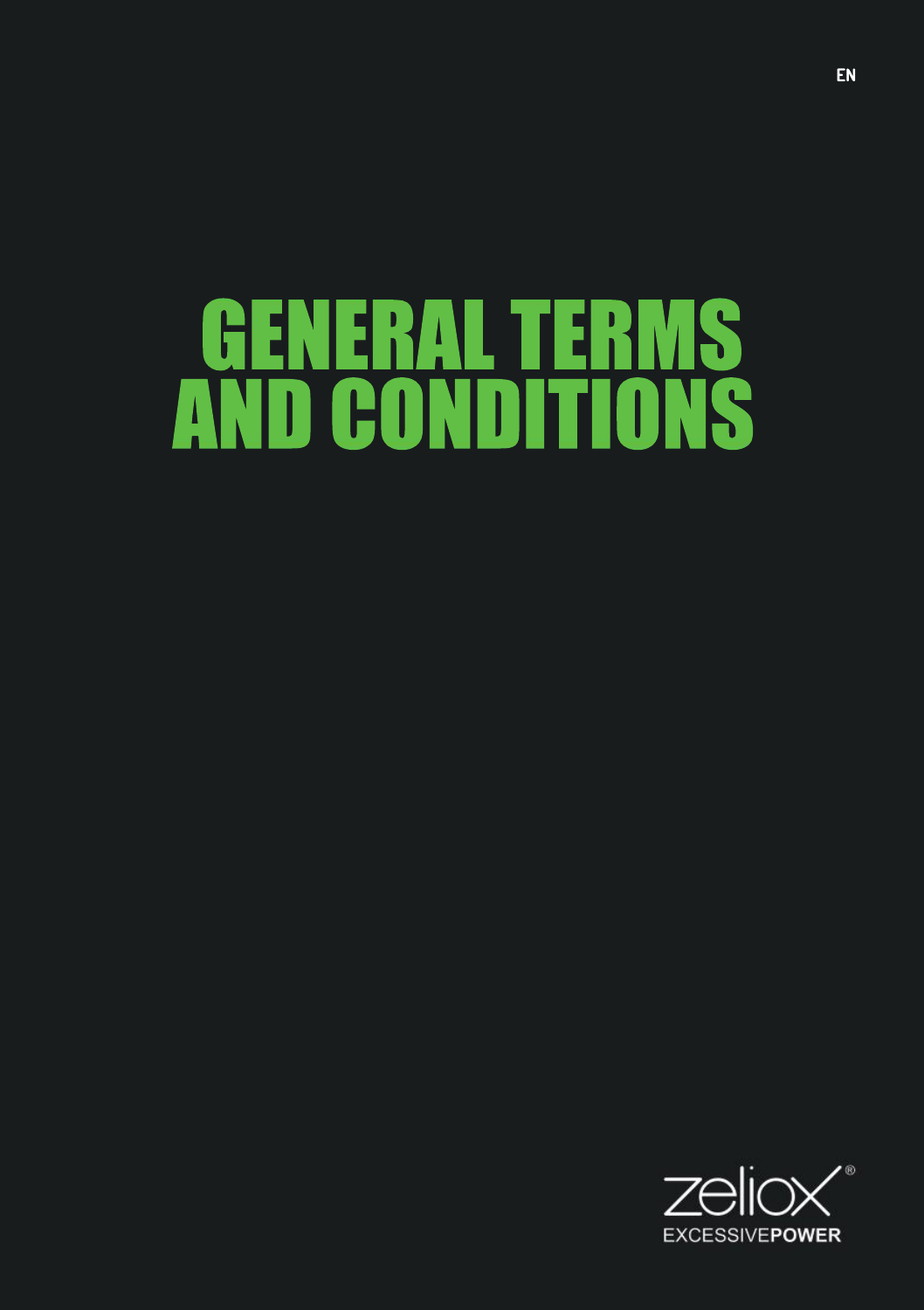## **Table of contents**

| Definitions                                   | $\overline{2}$ |
|-----------------------------------------------|----------------|
| Applicability<br>2.                           | $\overline{2}$ |
| Offers<br>3.                                  | 3              |
| Agreement<br>4.                               | 3              |
| Data<br>5.                                    | 3              |
| Designs and samples<br>6.                     | 3              |
| Information<br>7.                             | 4              |
| 8. Delivery period                            | 4              |
| 9. Standard delivery                          | 4              |
| 10. Delivery                                  | 5              |
| 11. Prices                                    | 5              |
| 12. Payment                                   | 5              |
| 13. Suspension / dissolution                  | 6              |
| 14. Retention of title                        | 7              |
| 15. Warranty and complaints                   | 7              |
| 16. Right of withdrawal                       | 9              |
| 17. Cancellation and indemnification          | 10             |
| 18. Liability                                 | 10             |
| 19. Intellectual property and confidentiality | 10             |
| 20. Force majeure                             | 10             |
| 21. Technical requirements                    | 11             |
| 22. Applicable law and competent court        | 11             |

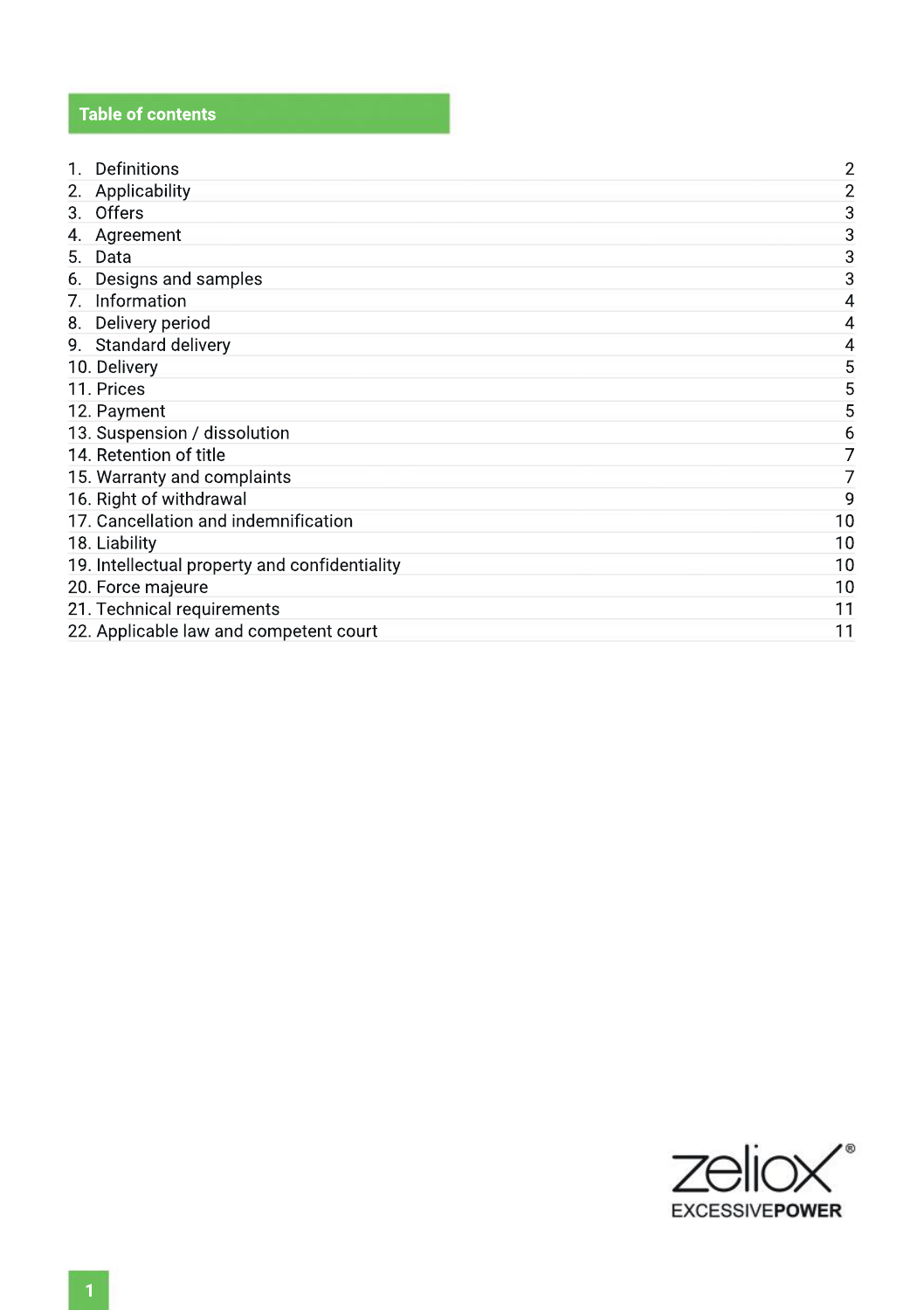#### 1. Definitions

In these general terms and conditions, the following terms have the meanings given:

1.1 General Terms and Conditions: The most recent version of these General Terms and Conditions

1.2 Consumer: Any natural person who enters into an Agreement with Zeliox other than in the course of a profession or business. Unless otherwise stated in these General Terms and Conditions, a Buver is also understood to be a consumer

1.3 User: A legal or natural person who uses the Products but has not purchased them directly from Zeliox

1.4 Trade Agreement: An Agreement concluded between Zeliox and a Buver who is not a Consumer.

1.5 Buver: A legal or natural person who gives Zeliox an assignment to deliver Products.

1.6 Agreement: All agreements concluded between Zeliox and the Buver.

1.7 Parties: Zeliox and the Buyer.

1.8 Products: Zeliox products, including the 'Zeliox', 'Zeliox Compact' and 'Zeliox Plus' as well as all other and related products that are marketed under the 'Zeliox' brand name

1.9 Zeliox: The Private Company Zeliox Sales B.V., having its registered office at Spaarpot 13 in (5667 KV) Geldrop, the Netherlands, and registered with the Chamber of Commerce under number 66865646

#### 2. Applicability

2.1 2.1 These terms and conditions apply to any offer and any agreement or legal relationship between Zeliox and a Buyer (or potential Buver) to the extent that the Parties have not

explicitly departed from these terms and conditions in writing and with the express exclusion of any general purchase or other conditions of the Buver.

2.2 These terms and conditions also apply to all agreements with Zeliox the performance of which requires the involvement of third parties.

2.3 Where these terms and conditions refer to "written" or "in writing", this also includes electronic communications.

2.4 If any provision of these terms and conditions is voided or appears to be void or otherwise unenforceable, the part of that provision that is legally valid will remain in force. The voided, void or unenforceable part will be replaced by a provision that reflects the intentions of that original provision to the maximum extent permitted by law.

2.5 If Zeliox does not (or not immediately) exercise its rights under the Agreement and/or the General Terms and Conditions, this does not affect its right and possibility to do so in the future for reasons of its own.

2.6 Any changes to and derogations from the Agreement and the General Terms and Conditions must be expressly agreed by the Parties in writing and in advance. If any changes are submitted in another manner, the Buver will bear the risk for the implementation of the change.

2.7 Zeliox reserves the right to amend the text of the General Terms and Conditions and will inform the Buver of such amendments.

2.8 If the Products have been purchased or acquired by a User and when these General Terms and Conditions have been declared applicable. the articles in these General Terms and Conditions (insofar as relevant) will apply to the User. Where these General Terms and Conditions refer to a Buver, this can be read as a User in this case.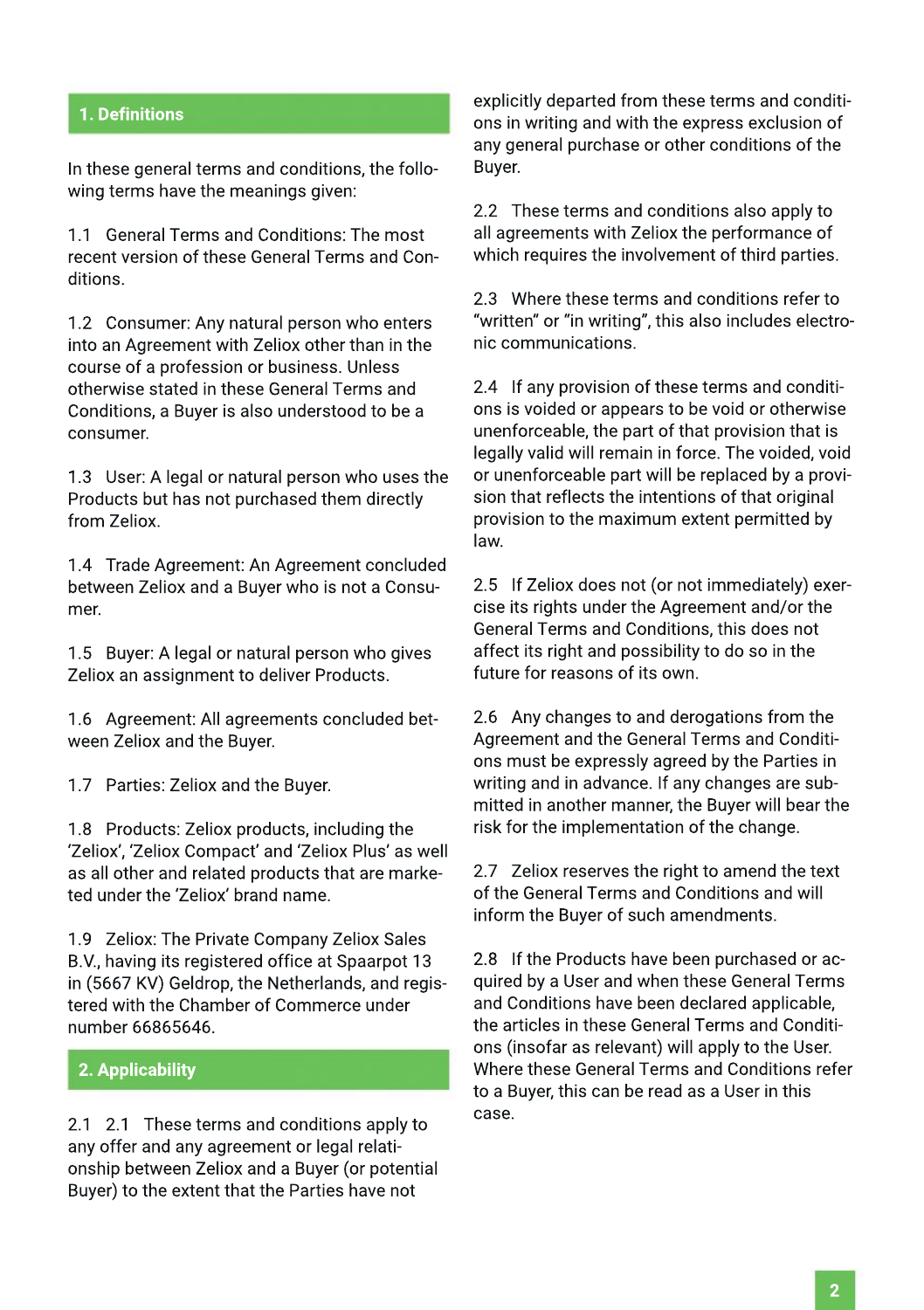#### **3.Offers**

3.1 All offers from Zeliox are without obligation and are considered to be invitations. Prices as stated on the website are subiect to typing errors. Offers are based on delivery under normal conditions during normal working hours.

3.2 If an offer without obligation is accepted by the Buyer, Zeliox will at all times have the right to withdraw the offer within 10 days of acceptance, without giving any reason. A Buyer who is a Consumer will be subiect to the different regime of Article 18 (Consumer's Right of Withdrawal).

3.3 All images, drawings, data on weights, dimensions, colours, etc. included in the webshop are approximations only and cannot give rise to compensation and/or dissolution. Furthermore, Zeliox reserves the right to make changes to its Products, depicted and described on its website and in its catalogue, brochures and other promotional materials

3.4 In the case of a combined quotation, Zeliox will not be under any obligation to deliver part of the goods included in the offer at a corresponding part of the price specified. Nor will Zeliox' offer automatically apply to repeat orders.

3.5 When several customers are party to an agreement, they will all be jointly and severally liable for the performance of the obligations towards Zeliox.

4.1 An Agreement is formed after the Parties have signed the Agreement, or the Buyer has agreed to an offer from Zeliox and Zeliox has confirmed this in writing or by any other indication of acceptance.

4.2 Acceptance of an offer by the Buyer will be irrevocable.

4.3 By entering into the Agreement, the Buyer guarantees that it is sufficiently creditworthy in order to fulfil its obligations. Within this frame-

work, Zeliox will be authorised to obtain information from third parties about the Buyer's creditworthiness and, if the Buver appears to be insufficiently creditworthy, to attach consequences thereto, which may include: advance payment or different payment methods, to which the Buyer will agree in advance.

4.4 Zeliox will be authorised to engage third parties in order to perform the Agreement.

#### **5.Data**

5.1 The Buyer quarantees the accuracy, up-to-dateness, completeness and reliability of the data and information provided by or on behalf of the Buyer to Zeliox.

5.2 The Buyer will provide Zeliox with all information about the purpose for which the Products will be used, about the load to which those Products will be exposed, about the processing method and furthermore with all information and other data the Buyer can reasonably understand to be necessary for the performance of the Agreement.

5.3 If any data necessary for the performance of the Agreement are not made available to Zeliox (or are not made available to it in time or in accordance with the agreements), Zeliox will be entitled to charge the costs incurred as a result and to suspend the performance of the Agreement.

#### **4. Agreement 6. Designs and samples**

6.1 If Zeliox has shown or supplied a design or sample, it will do so by way of indication only. The Products to be delivered may differ from the design, samples or demo and no rights can be derived from this.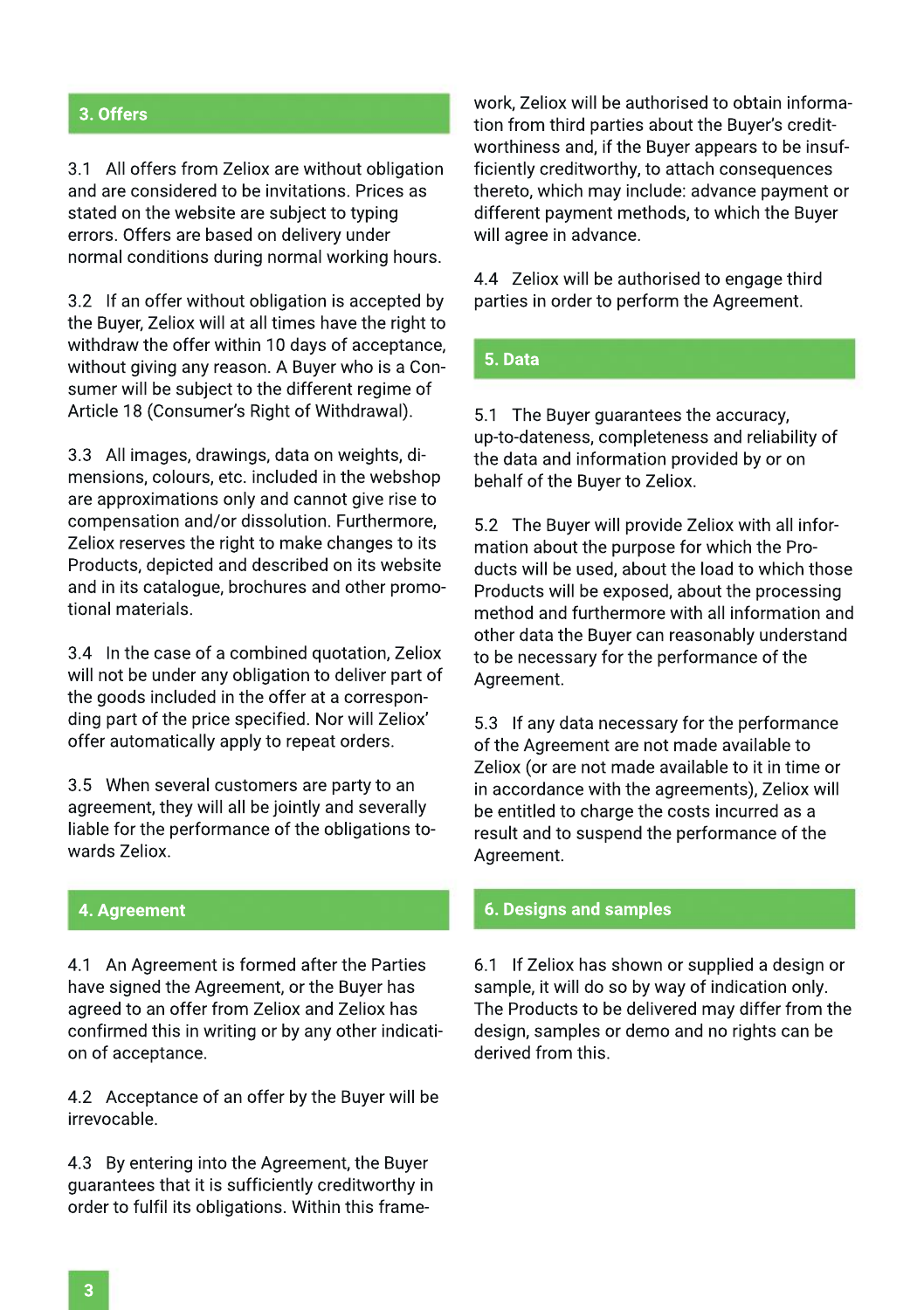#### **7.Information**

7.1 The information and advice given on the website and in other communications of Zeliox will be based on the use and/or processing of the Products in accordance with general craftsmanship and under normal circumstances, depending on the circumstances of the case.

7.2 The information and advice given by Zeliox are general and indicative in nature and do not bind Zeliox.

#### **8. Delivery period**

8.1 Unless agreed otherwise, delivery is effected ex factory/works in Geldrop.

8.2 The delivery period specified by Zeliox will always be approximate, except where explicitly agreed otherwise in writing. Zeliox will respect the delivery period as much as possible, yet no final deadline applies within the meaning of Article 83(a) of Book 6 of the Dutch Civil Code.

8.3 If the delivery time is exceeded, this will not result in any default or liability on the part of Zeliox. Zeliox will immediately notify the Buyer of any delay in delivery and will inform the Buyer of the new delivery time.

8.4 The delivery period will commence at the following times, whichever is the latest:

a) the day of formation of the Agreement;

b) the day Zeliox receives the information necessary for the performance of the Agreement (documents, data, authorisations and suchlike);

c) the day Zeliox receives any advance payment to be made by the Buyer under the Agreement.

8.5 If the period within which delivery is to be effected is expressed in days, a day will be understood to be a working day, not being a day of rest (Saturday or Sunday) or a public holiday.

#### **9. Standard delivery**

9.1. The time at which the Products are made available to the Buver ex factory/works is considered to be the time of delivery and the time when the risk with respect to the Products passes from Zeliox to the Buver. This will apply in full if the Buyer refuses or fails to take delivery of the Products.

9.2 If the Buyer has not taken delivery of the Products after the delivery period has expired. the Products will be stored for the Buyer at the Buyer's risk and expense. Zeliox will make the Products available to the Buyer only after additional costs of transport and storage have been paid by the Buyer. If the Products have not been collected by the Buyer 30 days after the original delivery, Zeliox will have the right to dissolve the Agreement, to resell the Products or to destroy them at the Buyer's expense. The Buyer will be unable to bring any action against Zeliox in this respect.

9.3 A consignment note, delivery note or similar document provided upon delivery of the Products will serve as proof of delivery of the Products mentioned therein

9.4 Zeliox is permitted to deliver Products that are part of the Agreement in consignments (partial deliveries). This does not apply if a partial delivery has no independent value. If the goods are delivered in consignments, Zeliox will be authorised to draw up a separate invoice for each consignment.

9.5 If Zeliox has provided or arranged for the provision of pallets, packing cases, crates, containers, etc. for packaging and transport (whether or not against payment of a deposit), the Buyer must, unless the packaging is non-returnable, return these pallets etc. to the address stated by Zeliox, failing which the Buyer will be liable to pay compensation to Zeliox.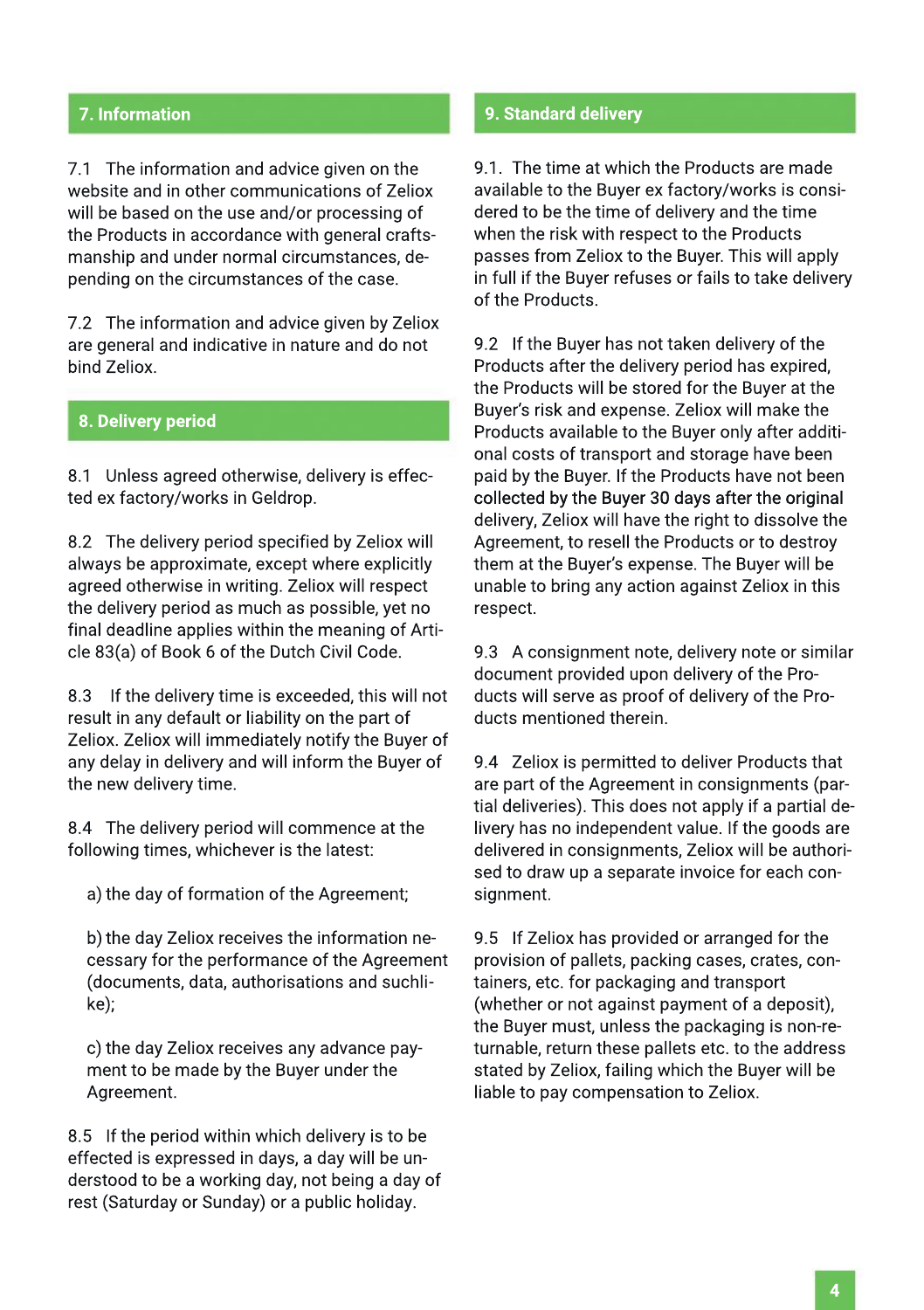### **10.Delivery**

10.1 Delivery to an address to be specified by the Buyer in derogation of the preceding article will be effected only if the Parties have agreed in advance on the additional costs involved and the conditions applicable.

10.2 The costs of delivery will be stated separately by Zeliox at the time of conclusion of the Agreement. If this is not possible, Zeliox will provide the Buver with information that will allow the Buyer to calculate the shipping costs.

10.3 The manner of packaging, transport, shipment and suchlike will, if the Buyer has not given Zeliox any further instructions, be determined by Zeliox, without, however, Zeliox accepting any liability in this respect, other than its legal obligation to pay compensation.

10.4 In the case of delivery by Zeliox or a carrier designated by it, the risk of the Products will pass to the Buyer at the time of delivery. This will also apply if delivery is unsuccessful. 10.5 In the case of delivery by a carrier designated by the Buyer, the risk of the Products will already pass to the Buyer as soon as Zeliox hands over the Products to this designated carrier.

#### **11.Prices**

11.1 The prices and quotations of Zeliox are guiding, subject to any price changes. Prices as stated on the website are subject to typing errors or price changes (that have not yet been implemented).

11.2 The prices charged by Zeliox are (in principle):

a) based on the purchase prices, wages, wage costs, social insurance and government charges, freight charges, insurance premiums and other costs at the time of the offer or the for mation of the Agreement;

b) based on delivery Ex factory/works from Zeliox;

c) exclusive of VAT;

d) in euros (any exchange rate movements will be passed on).

11.3 If, after the formation of the Agreement, but before the full or partial performance of the Agreement, there are any increases in cost determinants of Zeliox, including changes in material and raw material prices, transport prices, exchange rates and currencies, Zeliox will be entitled to increase the price due by a proportional percentage.

11.4 If an Agreement is concluded with a Buyer who is a Consumer, Zeliox will inform the Buyer immediately of any price increases, as described in the preceding paragraph, which are implementedbyZelioxwithinthreemonthsoftheformati-**5.Gegevens** on of the Agreement, the Buver who is a Consumer being granted the right to dissolve the Agreement.

11.5 The Buyer cannot derive any rights from discounts given by Zeliox in the past.

#### **12.Payment**

12.1 Unless expressly agreed otherwise and in writing, payment must be made in advance, but no later than 30 days of the invoice date, in a manner to be indicated by Zeliox and in the currency in which the invoice was made.

12.2 Any payments made by the Buyer will always first be applied to settle all costs and interest payable and then to settle the longest outstanding invoices that are due and payable, even if the Buyer states that the payment relates to a later invoice.

12.3 Zeliox will always have the right to (as yet) demand advance payment or security for payment from the Buyer, with which demand the Buyer must comply immediately.

12.4 If a Buyer who is not a Consumer and who acts under a Trade Agreement fails to make payment within the set period, this Buyer will automatically be in default and will have to pay Zeliox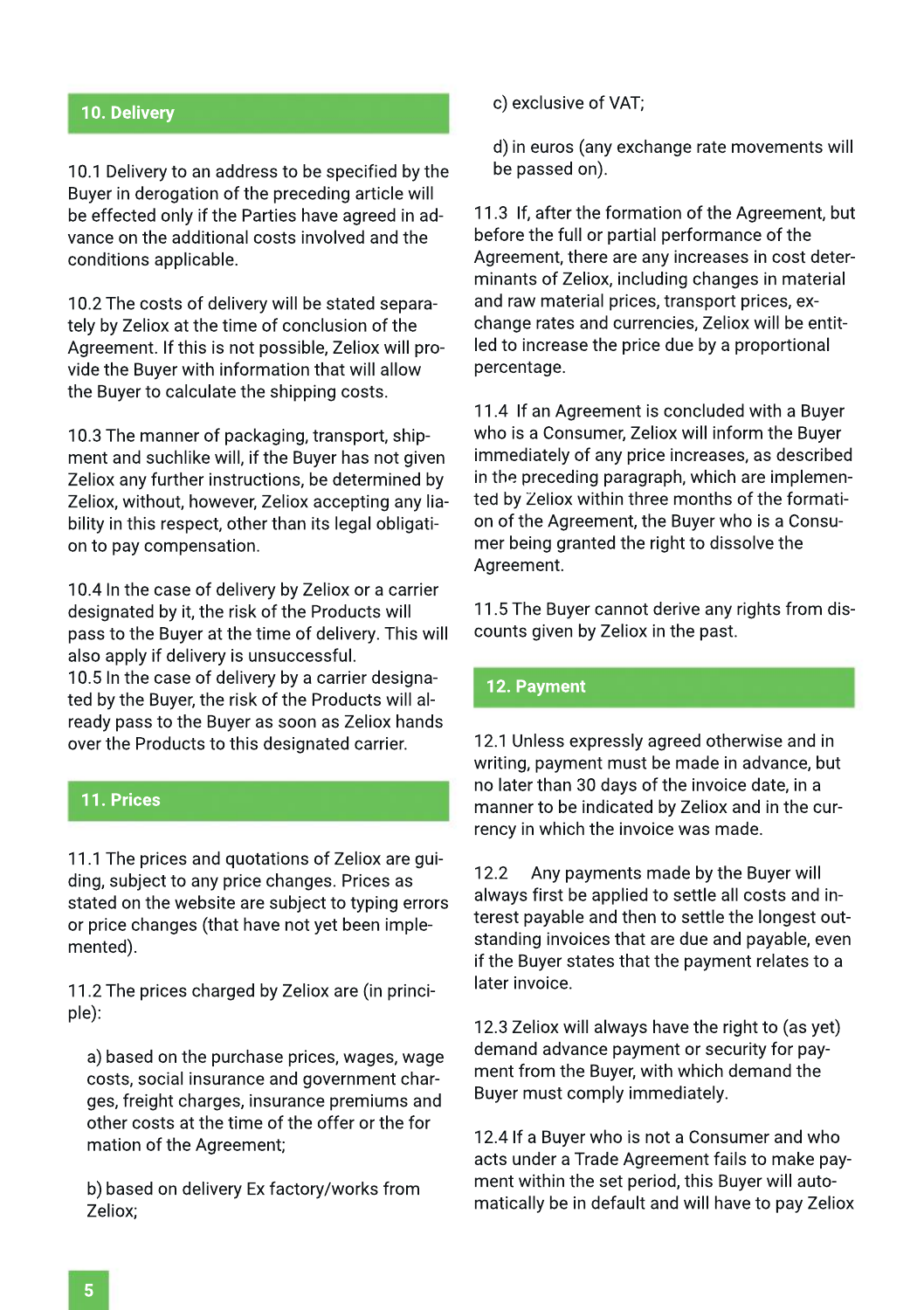interest equal to the statutory commercial interest as provided for in Article 119a of Book 6 of the Dutch Civil Code and all extraiudicial costs of collection of the claim, which extraiudicial costs are set at at least 15% of the amount due, including interest, with a minimum of € 250.00.

12.5 If a Buyer who is not a Consumer and who acts under a Trade Agreement fails to meet its payment obligations because it is unwilling or unable to pay, Zeliox will be entitled to suspend the deliveries or dissolve the Agreement, without prejudice to its right to claim full compensation. Unlike Zeliox, a Buyer who is not a Consumer and who acts under a Trade Agreement has no right of set-off. If a claim is disputed, a Buver who is not a Consumer and who acts under a Trade Agreement will not be authorised to suspend its payment obligations towards Zeliox.

12.6 If a Buver who is a Consumer fails to make payment within the period set and this Buyer remains in default of payment of the amount due to Zeliox within the period set. Zeliox will send the Buver who is a Consumer a Written notice of default, stating:

a) a period of 14 days within which the Buyer can pay the debt, and;

b) the amount to be charged as compensation for the extraiudicial costs if the Buyer fails to make payment within the aforesaid period.

12.7 If no payment is made within the 14-day period as referred to in the preceding paragraph. the Buver who is a Consumer will be in default and Zeliox will be entitled to compensation for extrajudicial costs in accordance with the Extraiudicial Collection Costs Scale, with a minimum amount of €40.00. From that moment on wards. Zeliox will also be entitled to compensation for statutory interest pursuant to Article 119 of Book 6 of the Dutch Civil Code.

12.8 All outstanding claims that Zeliox has against the Buver will be immediately due and payable if the Buyer is in default and in the event of: liquidation, bankruptcy or an application for bankruptcy, the Buyer's admission to statutory debt restructuring pursuant to the Debt Restructuring (Natural Persons) Act, if the Buyer is put under quardianship, if the Buyer's assets are attached or if the Buver is granted a provisional or definitive moratorium

#### 13. Suspension / dissolution

The provisions included in this article will apply only if Zeliox signs a contract with a Buver who is not a Consumer, and the relationship between the Parties is governed by a Trading Agreement.

13.2 Zeliox is entitled to dissolve or suspend all or part of the Agreement in writing with immediate effect, without a notice of default and without judicial intervention and without being obliged to pay any compensation, and without prejudice to Zeliox' right to demand performance instead of a dissolution or suspension and without prejudice to its right to compensation, if:

a) the Buyer fails to perform its obligations;

b) after the conclusion of the Agreement, Zeliox becomes aware of circumstances that give good grounds to fear that the Buver cannot perform the obligations under the Agreement;

c) the Buyer applies for a moratorium or is granted a moratorium:

d) the Buyer's bankruptcy has been applied for or the Buyer has been declared bankrupt;

e) the Buyer applies to be admitted to the Debt Restructuring (Natural Persons) Act (WSNP), or the Buyer is admitted to the WSNP;

f) a substantial part of the Buyer's capital is seized.

13.3 If Zeliox dissolves or suspends the Agreement pursuant to this article, any claim that Zeliox has against the Buyer will be immediately due and payable.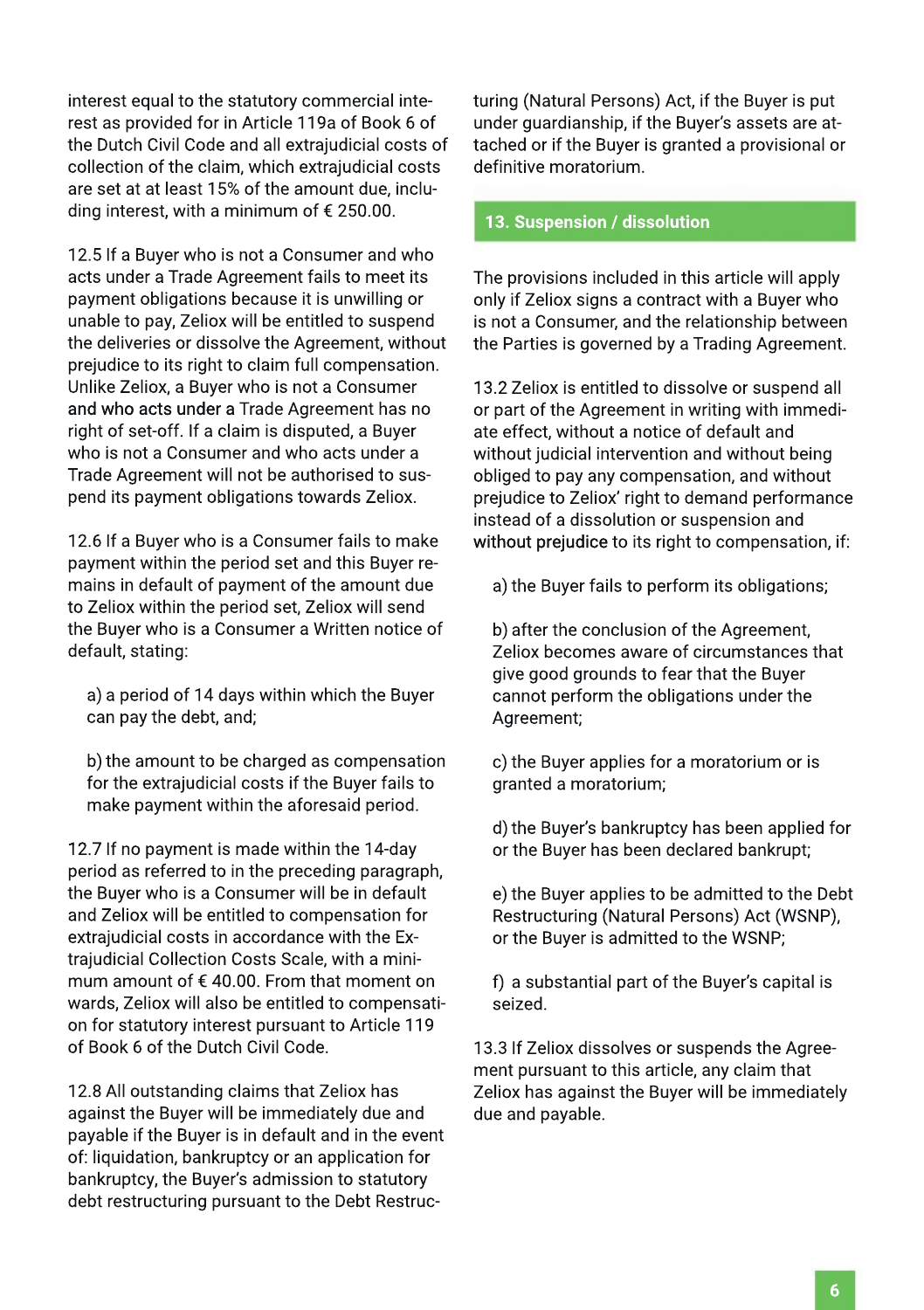#### **14. Retention of title**

14.1 All Products delivered by Zeliox remain the property of Zeliox until the Buyer has met all obligations under the Agreement.

14.2 The Buyer is not authorised to sell, pledge or otherwise encumber the Products covered by the retention of title

14.3 In the event that third parties attach the items delivered subject to retention of title or wish to create or assert any rights thereon, the Buver will be required to notify Zeliox as soon as may reasonably be expected.

14.4 The Buyer must store the Products delivered subject to retention of title with due care and as identifiable property of Zeliox.

14.5 As long as the Buyer retains any Products to which Zeliox can exercise its retention of title, the Buyer will be obliged to surrender the Products to Zeliox at the first request of Zeliox and without any judicial intervention being required. Zeliox and its employees will then be entitled to enter the premises of the Buyer in order to gain actual possession of the delivered Products at the Buyer's expense.

14.6 The Buver undertakes to insure the interests of Zeliox in connection with the retention of title. The Buyer undertakes to compensate for this interest in the event of a calamity and to assignits claim against its insurers to Zeliox at the latter's first request. At Zeliox' first request, the Buyer will provide the details of the insurance company/companies concerned and the insurance conditions.

14.7 In dealings with Zeliox, the Buyer will have no right of retention to the Products delivered by Zeliox.

#### **15. Warranty and complaints**

15.1 Zeliox warrants that the Products delivered by it are in a sound condition and in accordance with the Buyer's reasonable expectations under

the Agreement, for the following period and subject to the following conditions.

15.2 Zeliox offers the Buver a maximum warranty period of 1 year after the moment of delivery, unless the Parties have agreed otherwise in writing.

15.3 The warranty period will not be extended by work carried out under the warranty and/or replacement deliveries under the warranty.

15.4 The Buyer will only be entitled to warranty offered by Zeliox if the Buyer has met all its payment obligations towards Zeliox.

15.5 The Buyer is obliged to check the conformity of Zeliox products immediately upon delivery.

15.6 Any of the Buyer's complaints about the failure of the Products delivered by Zeliox to comply with the Agreement and any resulting claims under the warranty will be handled by Zeliox only if and insofar as these complaints are submitted in writing to Zeliox within a reasonable period of time, specifying the nature of the defect. For a Buver who is not a Consumer and who acts under a Trading Agreement, 48 hours after delivery will be considered a reasonable period of time. For a Buver who is a Consumer, a maximum period of 2 months after the Buyer has discovered or should reasonably have discovered the defect is considered to be a reasona ble period of time. If a complaint is not submitted in time, any claim against Zeliox will lapse.

15.7 Any complaints with respect to the quantity of Products delivered and damage caused during transport are to be recorded in the consignment note and/or delivery note immediately, failing which the quantities stated in the consignment note and/or delivery note will constitute conclusive evidence against the Buyer.

15.8 Any complaints with respect to quantities, volumes and/or product types incorrectly ordered by the Buyer will not be accepted by Zeliox.

15.9 Complaints will not be handled any further if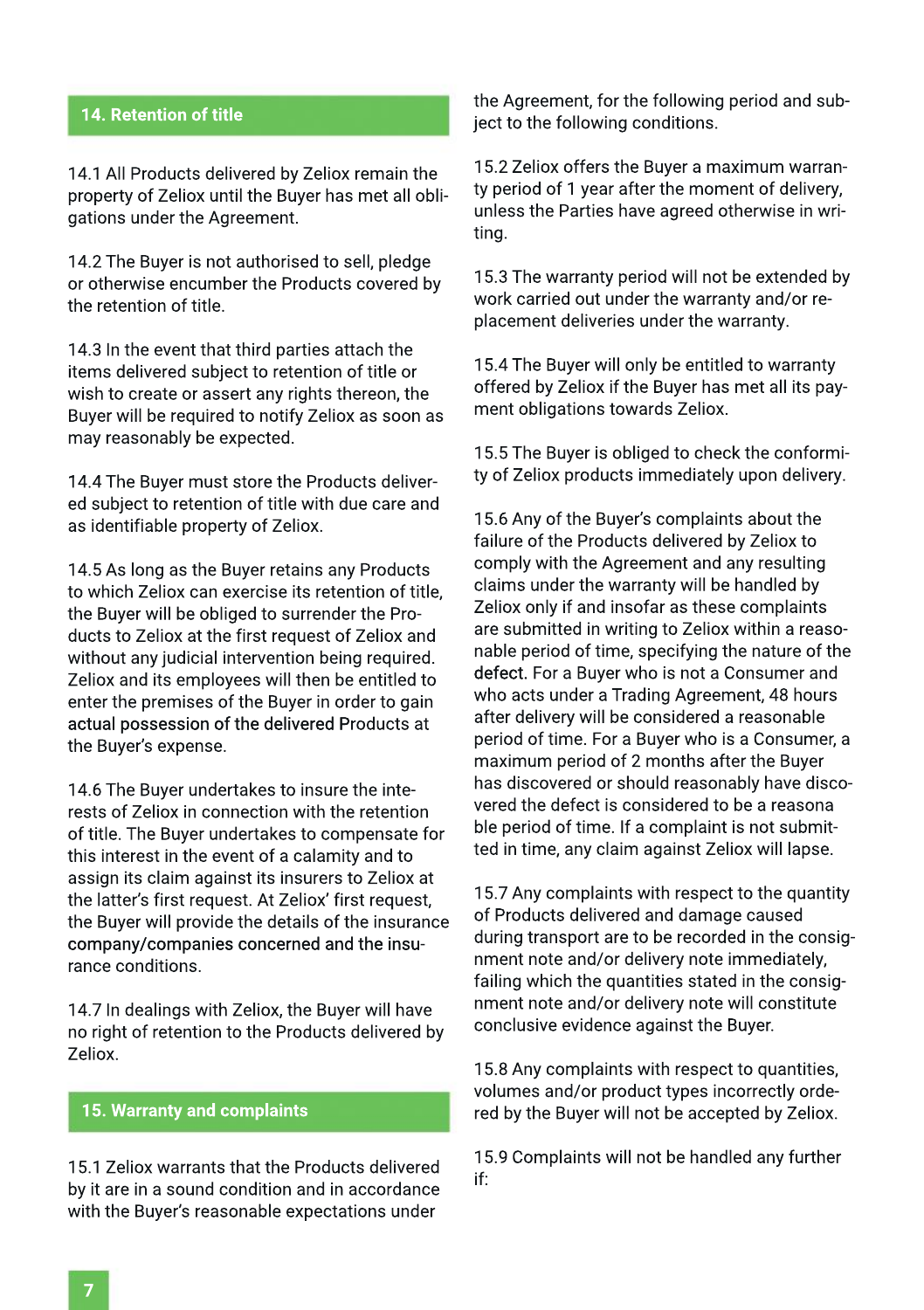a) there are just minor deviations in quality, quantity, material, dimensions, colour and other deviations and these deviations are deemed admissible in the sector:

b) there is a discrepancy between the Product and an image in the catalogue, brochures and other promotional material of Zeliox;

c) a defect arises from a drawing, sketch, design, specification, material or information provided or made available by the Buyer;

d) the Buver has repaired or modified the Product itself or allowed a third party to repair or modify the Product;

e) the Product delivered has been exposed to abnormal conditions, in the broadest sense of the word, or has otherwise been handled and maintained improperly or in violation of the in structions given by Zeliox;

f) the Products have not been used in accor dance with the documentation, directions, manuals, instructions for use, etc. issued by Zeliox.

15.10 Upon receipt of a claim under the warranty, Zeliox will enter into discussions with the Buyer as soon as possible, after which the Buyer will allow Zeliox to inspect (or have a third party inspect) the Products if desired and Zeliox will give a definite answer regarding the applicability of the warranty in the case in question. The Buyer will be required to keep the Products to which a complaint relates at the disposal of Zeliox, at the risk of forfeiting all rights to performance, repair, dissolution and/or compensation.

15.11 If Zeliox concludes that no claim can be made under the warranty, it will inform the Buyer of this as soon as possible. The costs of the inspection referred to in the preceding paragraph may then be passed on to the Buyer.

15.12 If a complaint proves to be founded. Zeliox will, in principle, repair or replace the Products within a reasonable period of time. Only if repair or replacement is not possible or cannot be required of Zeliox will the Buyer be authorised to:

a) dissolve the Agreement, unless the deviati on is a minor deviation and therefore does not justify a dissolution with all the associated consequences;or

b) reduce the price in proportion to the extent to which the Products differ from the Agreement.

15.13 A Buver who makes a claim under the warranty will not be allowed to remedy the defect on its own initiative and/or have the defect remedied by a party of its choice. If the Buyer does decide to have the defect remedied by a party of its choice, the Buyer's warranty will lapse immediately.

15.14 Any complaints about the prices charged and other complaints about invoices must be submitted to Zeliox in writing within a reasonable period of no more than 8 days after the invoice date, along with a description of the nature of the complaint. Any late complaints about the prices charged and invoices will not be accep ted.

15.15 A successful claim under the warranty will never result in any right other than a right of repair, replacement or crediting as referred to in preceding paragraphs. Such claim under the warranty will not result in any liability on the part of Zeliox for and/or its obligation to compensate for direct or indirect damage or loss suffered. unless in case of intent or deliberate recklessness on the part of Zeliox.

15.16 Any defects relating to a part of the Products delivered will not give the Buyer any right to reject or refuse the entire batch of Products delivered.

15.17 After having discovered a defect in a Product, the Buyer will be obliged to make every possible effort to prevent or limit damage, expressly including any immediate cessation of use and processing.

15.18 No warranty will be given in respect of advice given by Zeliox and inspections and simi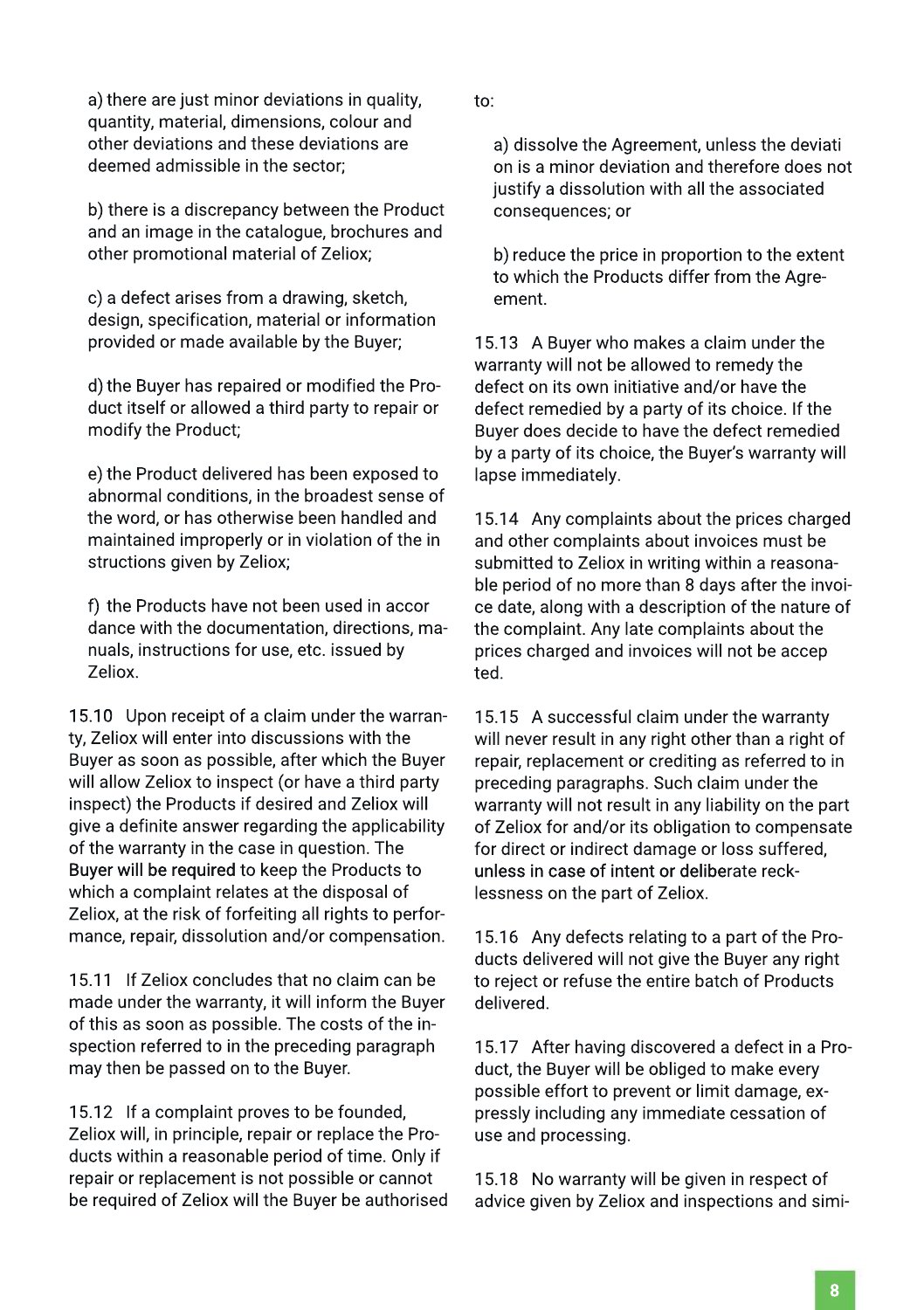lar operations carried out by Zeliox.

#### **16. Right of withdrawal**

The provisions contained in this article will apply only if Zeliox enters into a contract with a Buyer who is a Consumer, and the relationship between the Parties is not governed by a Trade Agreement but by an Agreement within the meaning of the General Terms and Conditions, which can be regarded as a distance contract within the meaning of Article 230g of Book 6 of the Dutch Civil Code

16.2 The items coming from Zeliox must conform to the Agreement and must be sound. The Buver is entitled to this.

16.3 In principle, the Buyer may dissolve the Agreement, without giving any reason, during a reflection period of 14 days and may exercise its right of withdrawal. This reflection period starts on:

a) the day after the day of receipt of the Pro ducts by the Buyer (or a third party designated by the Buyer, not being the carrier); or

b) the day on which the Buyer (or a third party designated by the Buyer, not being the carrier) received the last Product, if the Buyer has placed an order containing several Products that are delivered separately; or

c) the day on which the Buyer (or a third party designated by the Buyer, not being the carrier) received the last consignment or part if the Products are delivered in different consignments or parts.

The right of withdrawal may already be exercised before delivery has been effected.

16.4 The right of withdrawal will expressly not apply if Zeliox has created Products in accordance with the Buyer's specifications, which are not prefabricated and which are manufactured based on the Buver's individual choice or decision (custom-made) and if the created Product is clearly personal in nature, or if the nature of the

created Product is such that it cannot be returned.

16.5 During the reflection period, the Buyer will be obliged to handle the Products and everything that was delivered with them with due care. The Buyer must be able to assess the nature, characteristics and functioning of the Products, which means that packaging and suchlike may be removed. The Buyer will be liable for any decrease in value of the Products if the Buver has handled the Products during the reflection period to an extent more than necessary to establish the nature, characteristics and functioning of the Products.

16.6 If the Buver wants to exercise the right of withdrawal, the Buyer will be obliged to notify Zeliox of this within 14 days of receipt of the Products.

16.7 Zeliox will immediately confirm the notification as referred to in the preceding paragraph to the Buver.

16.8 If the Buyer exercises the right of withdrawal, the Buyer must return this Product and everything that has been delivered with it to Zeliox within 14 days at the Buyer's own expense, in its original condition and packaging as far as possible, or the Buyer must demonstrate that the Product has been returned in accordance with Zeliox'reasonableandclearinstructions.

16.9 Within 14 days of receipt the Buyer's notification, Zeliox will, if the Buver had already paid the purchase price of the Product, refund the purchase price (excluding delivery costs, unless the Buyer had not explicitly opted for delivery instead of delivery Ex factory) by the same means of payment as previously used by the Buyer, sub ject to the Buyer's express permission to do so in another way.

16.10 If the Buyer does not exercise the right of withdrawal within the reflection period, the Agreement will become final.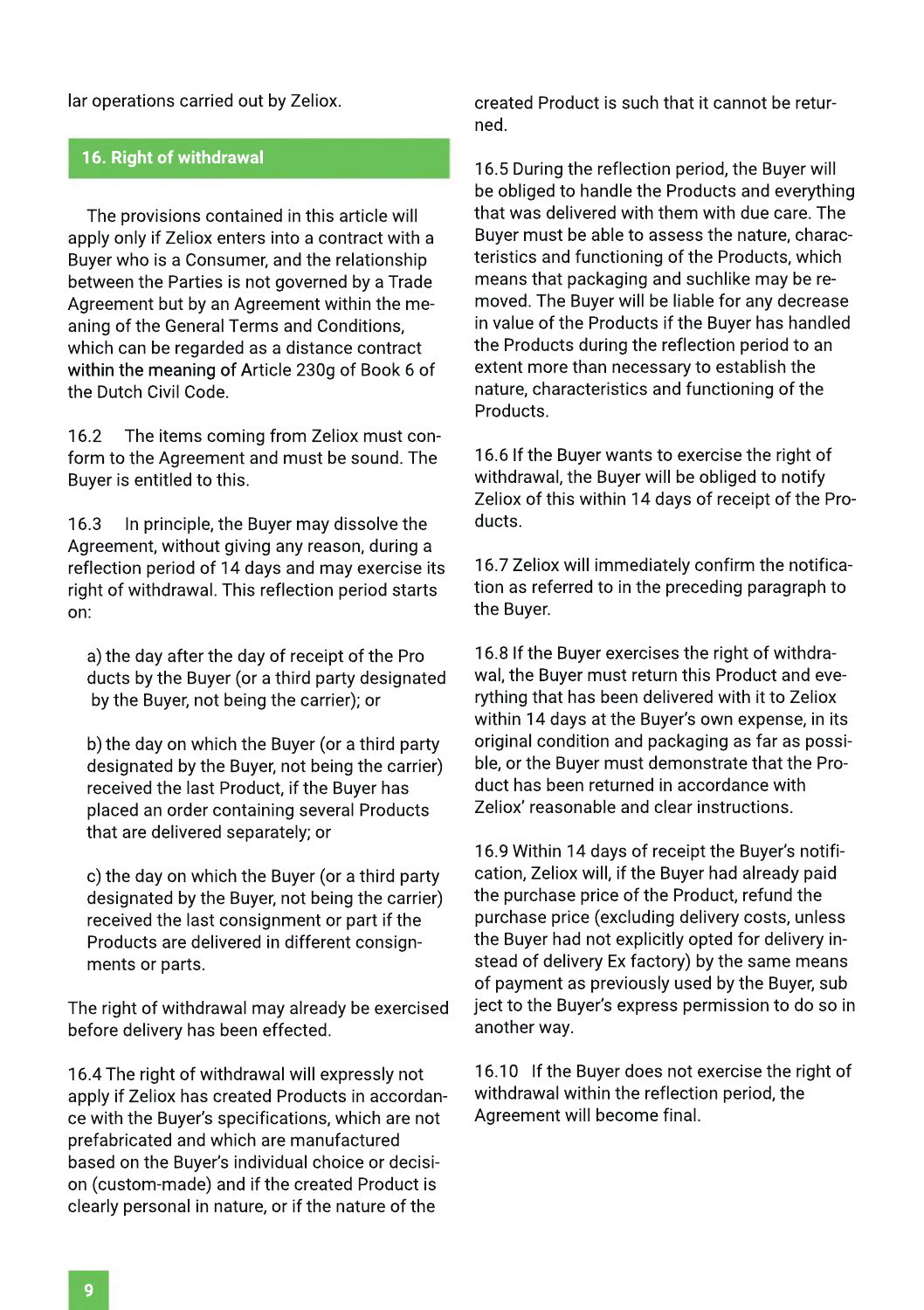#### **17. Cancellation and indemnification**

17.1 The Buyer is not allowed to cancel an Assignment that has been given. Should the Buver nevertheless cancel all or part of an Assignment that has been given, the Buver will be obliged to compensate Zeliox for all costs reasonably incurred in carrying out this Assignment, the work performed by Zeliox and the profit lost by Zeliox, to be increased by VAT.

#### **18.Liability**

18.1 In the event of a breach of contract on the part of Zeliox, its liability will be limited to the amount of the net invoice value (excluding VAT) of the relevant Agreement or, if partial deliveries have been agreed upon, the net invoice value (excluding VAT) of the partial delivery to which the event giving rise to the damage or loss relates. Zeliox' liability will in any case be limited to the cover provided by its insurance policy.

18.2 Zeliox will not be liable for indirect damage or loss, expressly including but not limited to: trading loss, loss of profit, consequential loss, loss due to business interruption, immaterial damage, financial loss and personal injury, including all possible claims of third parties, in the broadest sense.

18.3 In no event will Zeliox be liable for deterioration of Products as a result of improper storage. processing, use or maintenance by the Buyer or a third party.

18.4 The Buyer will be obliged to indemnify Zeliox against all possible claims of third parties, including customers, in respect of alleged damage or loss, for whatever reason, caused by or in connection with the Agreement, Products delivered.

#### **19. Intellectual property and confidentiality**

19.1 All information, in the broadest sense, including but not limited to corporate information aimed at specific characteristics of the business

or company of Zeliox (work process, procedure and pricing), which Zeliox provides to the Buyer within the framework of negotiations or the Agreement will be strictly personal and confidential.

19.2 All intellectual property rights relating to Zeliox Products, but also other items, designs, working methods, models, images, drawings, photographs, prototypes, printed matter, files and suchlike, are vested exclusively in Zeliox, irrespective of the share of the Buyer (or of third parties engaged by Buyer) in the creation thereof.

19.3 The exercise of the aforementioned intellectual property rights - publication, transfer, reproduction - is explicitly and exclusively reserved for Zeliox during and after the performance of the Agreement.

#### **20.Forcemajeure**

20.1 Zeliox will not be liable for delays or breaches of the Agreement if these delays or breaches are the result of force majeure and therefore cannot be attributed to Zeliox.

20.2 Zeliox undertakes to inform the Buver of a situation of force majeure as soon as possible.

20.3 A non-attributable breach on the part of Zeliox is understood to be any circumstance beyond the control of Zeliox - even if it was already foreseeable at the time of conclusion of the Agreement - which makes it permanently or temporarily impossible to perform the Agreement, which will in any case include, but will not be limited to:

a) damage caused by natural disasters, epidemics and/or severe weather conditions (storm damage);

b) war, risk of war and/or any other form of armed conflict including terrorism or threat of terrorism in the Netherlands and/or other countries, which hinders the supply of goods or raw materials: